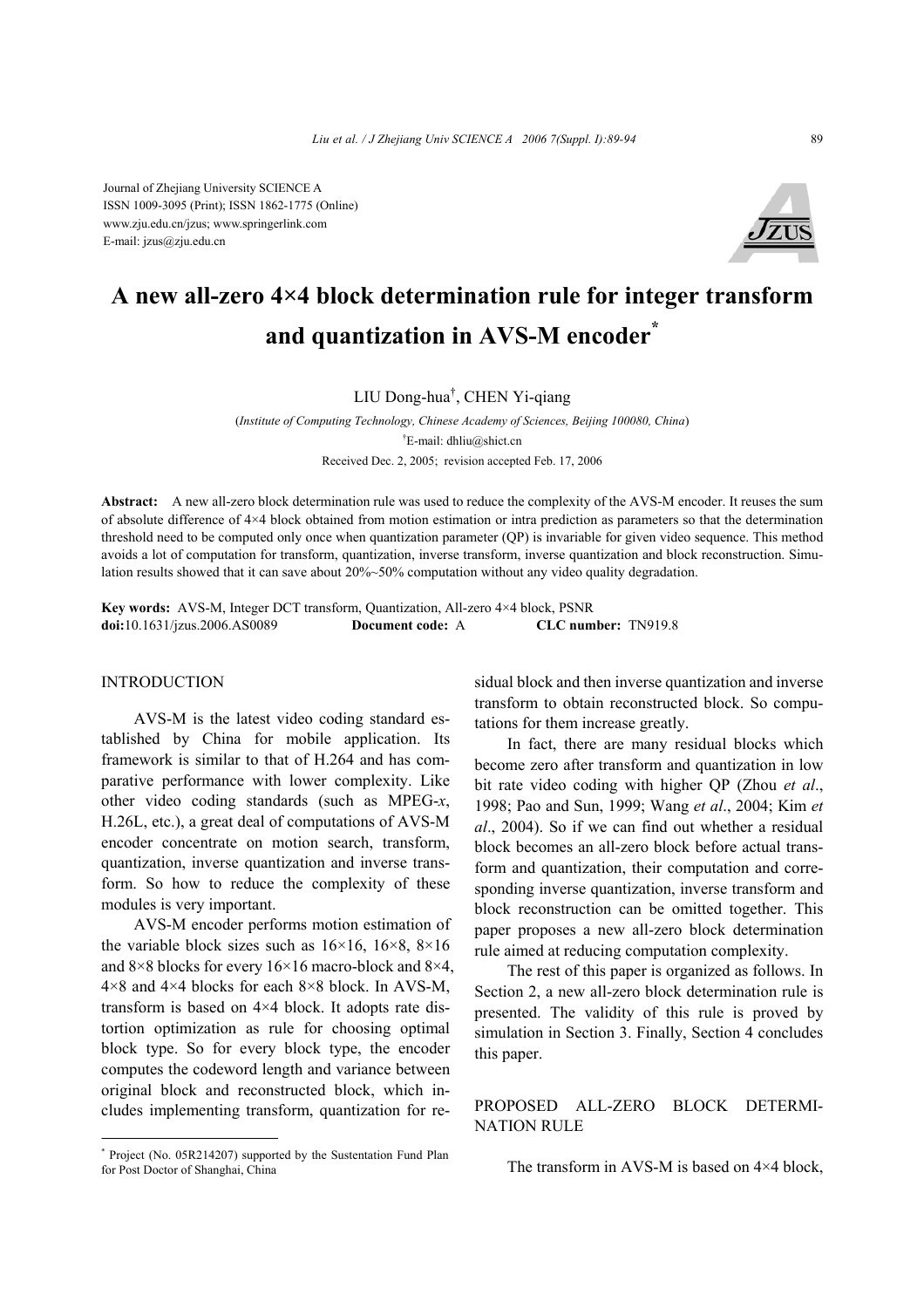and adopts low complexity 16-bit 4×4 integer DCT transform (AVS Workgroup, 2005; Zheng *et al*., 2004), transform matrix is simple and its elements are no more than 3 integers. During the encoding process, the residual block obtained in terms of the original block and prediction block that located in the reference frame by motion vector (inter prediction) or filled by boundary pixels of spatial neighboring block in the current frame (intra prediction), is divided into 4×4 blocks to implement transform and quantization. The transform procedure is done as shown below:

here

$$
\boldsymbol{Y} = \boldsymbol{C}_{\mathrm{f}} \boldsymbol{X} \boldsymbol{C}_{\mathrm{f}}^{\mathrm{T}} \otimes \boldsymbol{E}_{\mathrm{f}}, \tag{1}
$$

$$
C_{\rm f} = \begin{bmatrix} 2 & 2 & 2 & 2 \\ 3 & 1 & -1 & -3 \\ 2 & -2 & -2 & 2 \\ 1 & -3 & 3 & -1 \end{bmatrix}
$$

is transform matrix and

$$
E_{\rm f} = \begin{bmatrix} a^2 & ab & a^2 & ab \\ ab & b^2 & ab & b^2 \\ a^2 & ab & a^2 & ab \\ ab & b^2 & ab & b^2 \end{bmatrix},
$$

is scale matrix.

In Eq.(1),  $C_f X C_f^T$  is the core of the integer DCT transform,  $E_f$  denotes scale matrix, operator  $\otimes$  means coefficient after transform is multiplied by scale factor in the same position of  $E_f$ .

In practice, scalability combines with quantization, so transform is just to implement  $C_f X C_f^T$ .

If the element in residual 4×4 block is denoted as *res*( $m,n$ ), 0 $\leq m$ ,  $n<4$ , the result after transform is denoted as  $trans(i,j)$ ,  $0 \leq i, j \leq 4$ , then we have

$$
trans(i, j) = \sum_{m=0}^{3} \sum_{n=0}^{3} a(m, n) \cdot res(m, n),
$$
 (2)

here  $a(m,n)$ ,  $0 \le m$ ,  $n \le 4$  is the coefficient of the transform matrix and listed in Table 1.

Based on Eq.(2) and Table 1, we can get

$$
|trans(i, j)| \leq \sum_{m=0}^{3} \sum_{n=0}^{3} |a(m, n)| \cdot |res(m, n)|
$$
  
\n
$$
\leq 9 \cdot \sum_{m=0}^{3} \sum_{n=0}^{3} |res(m, n)|
$$
  
\n
$$
= 9SAD_{4\times 4}.
$$
 (3)

**Table 1 Coefficient in Eq.(2)** 

| m              | n              | a(m,n)                                                                        |
|----------------|----------------|-------------------------------------------------------------------------------|
| 0              | 0              | $\{\{4,4,4,4\},\{4,4,4,4\},\{4,4,4,4\},\{4,4,4,4\}\}\$                        |
| 0              | 1              | $\{\{62, -2, -6\}, \{62, -2, -6\}, \{62, -2, -6\}, \{62, -2, -6\}\}$          |
| 0              | $\overline{c}$ | $\{\{4, -4, -4, 4\}, \{4, -4, -4, 4\}, \{4, -4, -4, 4\}, \{4, -4, -4, 4\}\}$  |
| 0              | 3              | $\{\{2, -6, 6, -2\}, \{2, -6, 6, -2\}, \{2, -6, 6, -2\}, \{2, -6, 6, -2\}\}\$ |
| 1              | 0              | $\{\{6,6,6\},\{2,2,2,2\},\{-2,-2,-2,-2\},\{-6,-6,-6,-6\}\}$                   |
| 1              | 1              | $\{\{9,3,-3,-9\},\{3,1,-1,-3\},\{-3,-1,1,3\},\{-9,-3,3,9\}\}$                 |
| 1              | $\mathfrak{D}$ | $\{\{6, -6, -6, 6\}, \{2, -2, -2, 2\}, \{-2, 2, 2, -2\}, \{-6, 6, 6, -6\}\}$  |
| 1              | 3              | $\{\{3, -9.9, -3\}, \{1, -3.3, -1\}, \{-1.3, -3.1\}, \{-3.9, -9.3\}\}$        |
| $\mathfrak{D}$ | 0              | $\{\{4,4,4,4\}, \{-4,-4,-4,-4\}, \{-4,-4,-4,-4\}, \{4,4,4,4\}\}$              |
| $\mathfrak{D}$ | 1              | $\{ \{6.2, -2, -6\}, \{-6, -2.2, 6\}, \{-6, -2.2, 6\}, \{6.2, -2, -6\} \}$    |
| $\mathfrak{D}$ | $\mathfrak{D}$ | {{4,-4,-4,4}, {-4,4,4,-4}, {-4,4,4,-4}, {4,-4,-4,4}}                          |
| 2              | 3              | $\{\{2,-6,6,-2\},\{-2,6,-6,2\},\{-2,6,-6,2\},\{2,-6,6,-2\}\}$                 |
| 3              | 0              | $\{\{2,2,2,2\},\{-6,-6,-6\},\{6,6,6,6\},\{-2,-2,-2,\{-2\}\}\}$                |
| 3              | 1              | $\{\{3,1,-1,-3\},\{-9,-3,3,9\},\{9,3,-3,-9\},\{-3,-1,1,3\}\}$                 |
| 3              | 2              | $\{ \{2, -2, -2, 2\}, \{-6, 6, 6, -6\}, \{-6, -6, 6\}, \{-2, 2, -2\} \}$      |
| 3              | 3              | {{1,-3,3,-1},{-3,9,-9,3},{3,-9,9,-3},{-1,3,-3,1}}                             |

Here  $SAD_{4\times4}$  is the sum of absolute difference of  $4\times4$ block and can be obtained from the procedure of motion estimation or intra prediction.

Based on the principle of DCT transform, energy concentrates to the upper left corner of the matrix (e.g., *trans*(0,0)) after transform. From the first row of Table 1, we have

$$
|trans(0,0)| = 4 \cdot \left| \sum_{m=0}^{3} \sum_{n=0}^{3} res(m,n) \right|
$$
  
 
$$
\leq 4 \cdot \sum_{m=0}^{3} \sum_{n=0}^{3} |res(m,n)| = 4SAD_{4\times 4}.
$$

*res*( $m,n$ ) ( $0 \le m, n \le 4$ ) is the mean distribution in the range of (−256, 255) from the view of statistics. So for almost all *trans*(*i*,*j*), 0≤*i*, *j*<4, we can use mean of coefficients listed in Table 1 as the factor of *SAD*4×4. That is,

$$
\begin{aligned} \left| trans(i,j) \right| &\leq \frac{1}{16} \cdot \sum_{m=0}^{3} \sum_{n=0}^{3} \left| a(m,n) \right| \cdot \sum_{m=0}^{3} \sum_{n=0}^{3} \left| res(m,n) \right| \\ &= 4SAD_{4\times 4}. \end{aligned} \tag{4}
$$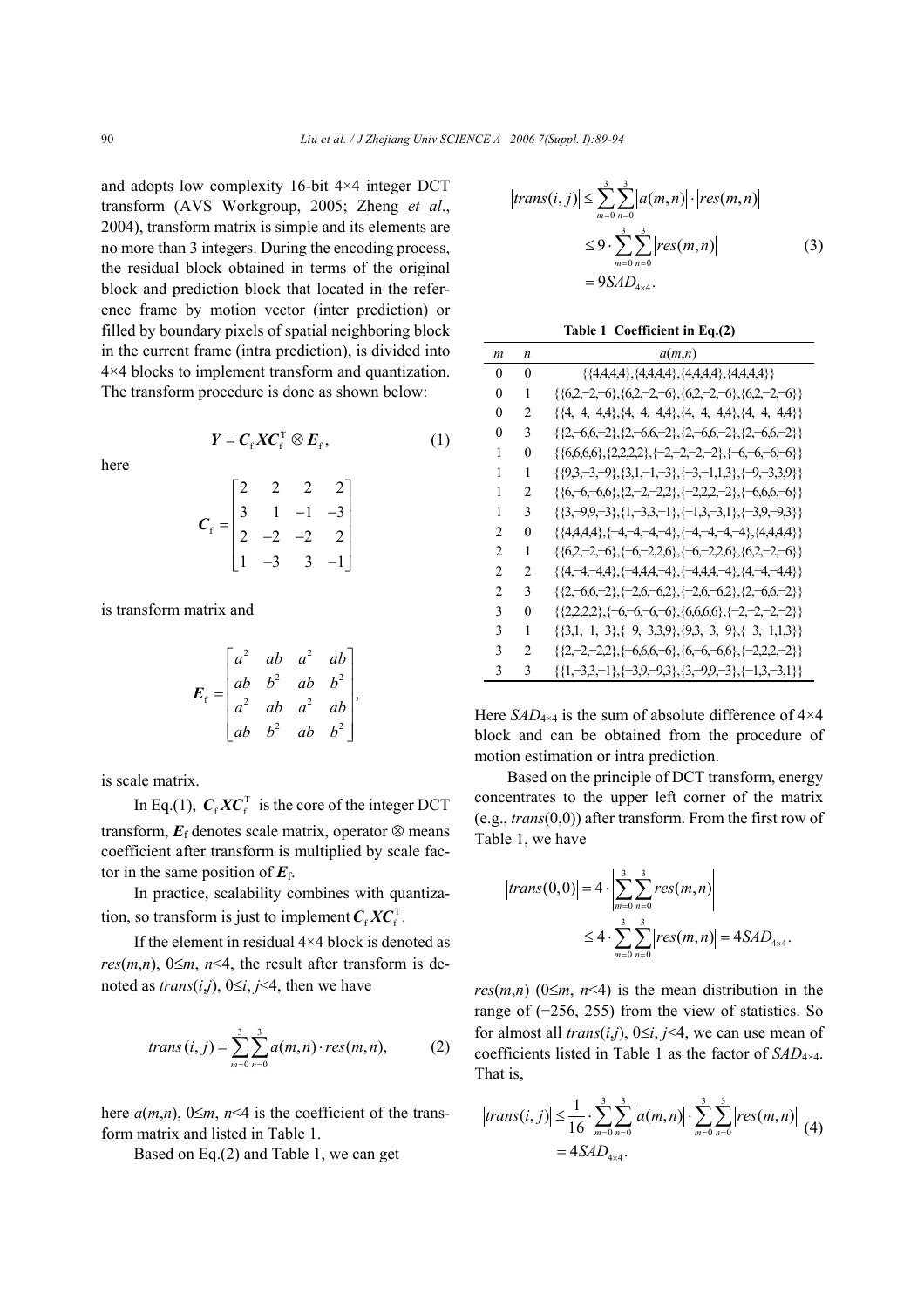This condition will be proved to be appropriate by simulation result in the next section.

In AVS-M, the transform block is scaled before quantization. Corresponding scale table is

$$
Scale(4,4) = \begin{bmatrix} 32768 & 26214 & 32768 & 26214 \\ 26214 & 20972 & 26214 & 20972 \\ 32768 & 26214 & 32768 & 26214 \\ 26214 & 20972 & 26214 & 20972 \end{bmatrix}.
$$
 (5)

Quantization procedure is implemented with quantization table, whose elements are decided by QP. In AVS-M, the range of QP is [0, 63]. For low bit rate application, the range of QP is [25, 63] in general. For this range, the relation between element in quantization table and QP is,

$$
Q\_TAB(qp) \approx round(2^{15-qp/8}).\tag{6}
$$

Quantization procedure is implemented by operation denoted by the following equation

$$
coef(i, j) = \{ [ | trans(i, j) | \times Scale(i, j) + 214] / 215 \times Q_{IAB}(qp) + qp_{const} \} / 219, \tag{7}
$$

here  $\text{coeff}(i,j)$  denotes the result after quantization, *qp*\_*const* is a constant. For example, inter prediction is considered, so *qp* const equals  $2^{19}/6$ .

Based on Eq.(6), we can have

$$
\begin{aligned}\n\text{coef}(i,j) &\approx \{ \{ [\mid \text{trans}(i,j) \mid \times \text{Scale}(i,j) + 2^{14}]/2^{15} \} \\
&\times (2^{15}/2^{qp/8}) + 2^{19}/6 \} / 2^{19} \\
&= |\text{trans}(i,j) \mid \times \text{Scale}(i,j) / 2^{19 + (qp/8)} \\
&\quad + 1 / 2^{5 + (qp/8)} + 1 / 6.\n\end{aligned}\n\tag{8}
$$

For the range of QP mentioned above, we know  $2^{5+(qp/8)}>>1$ 

So Eq.(8) can be approximated as

$$
coef(i, j) \approx \frac{|trans(i, j)| \times Scale(i, j)}{2^{19 + (qp/8)}} + \frac{1}{6}.
$$
 (9)

Based on Eq.(5), we have

$$
Scale(i, j) \le 2^{15}.\tag{10}
$$

So Eq.(10) can be written as

$$
coeff(i,j) \le \frac{|trans(i,j)|}{2^{4+(qp/8)}} + \frac{1}{6}.
$$
 (11)

If the coefficient in quantization matrix becomes zero after quantization, it should satisfy

$$
\text{coef}(i, j) < 1. \tag{12}
$$

Based on Eqs. $(11)$  and  $(12)$ , we have

$$
\left|\frac{trans(i,j)}{2^{4+(qp/8)}}\right| + \frac{1}{6} < 1.
$$
 (13)

That is

$$
|trans(i,j)| < \frac{5}{6} \times 2^{4+(qp/8)}.
$$
 (14)

Based on Eq.(4), if

$$
trans(i, j) \le 4SAD_{4\times 4} < \frac{5}{6} \times 2^{4 + (qp/8)},\tag{15}
$$

then

$$
SAD_{4\times 4} < \frac{5}{6} \times 2^{2+(qp/8)}.\tag{16}
$$

That is to say, for a  $4\times4$  residual block, if its *SAD*4×4 satisfies Eq.(16), corresponding quantization coefficient matrix must have all-zero elements.

Under this condition, all operation including transform, quantization, inverse quantization, inverse transform and reconstruction of this block for choice of block type and encoding can be omitted.

## SIMULATION RESULT

In this section, AVS-M reference code, Version 3.1, is used for simulation. Five typical benchmark sequences with different degree of detail and motion are chosen for the test. They are Mother and Daughter, News, Foreman, Container and Salesman. The format of the sequence is 4:2:0 and size of CIF is 352×288. The number of frames of every sequence is set to 101, in which the first one is encoded by intra prediction (I frame), the following 100 frames are encoded by inter prediction (P frame, also can include intra prediction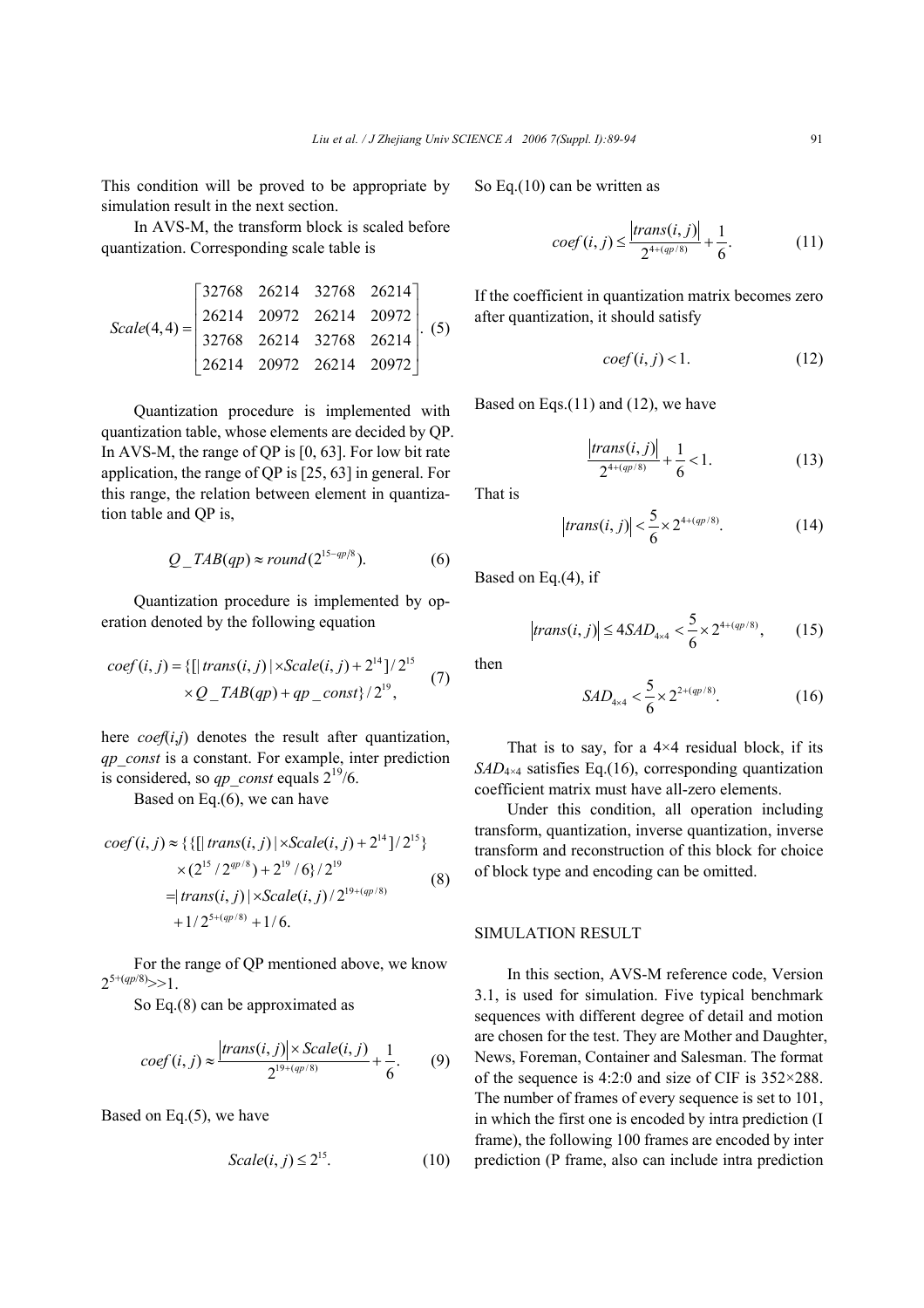block chosen by rate distortion optimization cost).

To simplifying analysis, QP is fixed for every frame of sequence to avoid introducing biasing factors. Considering the application of low rate, range of QP is from 28 to 40, increment is 3.

In the simulation, the performance of AVS-M encoder adopting the proposed rule is compared with the original one.

## **Detecting probability**

First, the validity of the proposed rule is tested. For original AVS-M encoder, the number of actual all-zero block for all block types is summed. Also, the number of all-zero block detected by the proposed rule is also summed for all block type.

Fig.1 shows the comparison chart for every test sequence. In the legend, "actual" denotes total number of actual all-zero block; "detected" denotes total number of detected all-zero block. Here we need to say, the result is normalized.

As shown in Fig.1, the proposed rule can find out most all-zero blocks for all test sequences. The actual number of all-zero blocks increases with increasing *qp*; detection rate (detected number of all-zero blocks vs actual number of all-zero blocks) increases with increasing *qp* too.

For example, for Foreman, all-zero block ratio is 80.42% if *qp* equals 28, and up to 86.96% for 31, 91.72% for 34, 94.71% for 37 and 96.63% for 40. The detection rate is 61.15% if *qp* equals 28, and is up to 71.24% for 31, 80.51% for 34, 88.20% for 37 and 92.55% for 40.

That's to say, false acceptation rate, which means ratio of non-zero block classified as all-zero block is very small for the proposed rule. For example, for Container and *qp* equal to 31, the number of total blocks detected is about 5368800 and that of actual all-zero block is 4669103 for 100 frames. By the proposed rule, there are 3326382 all-zero blocks that are classified correctly and no more than 100 blocks with non-zero elements are classified as all-zero blocks so the false acceptation rate is very small. Similar result could be obtained for other QP and test sequences. From all our simulation, the false acceptation rate did not exceed 0.1%.

## **Reduction of computation complexity**

By pre-detecting all-zero block before transform



**Fig.1 Number of actual and detected all-zero block. (a) Mother and Daughter; (b) News; (c) Foreman; (d) Container; (e) Salesman** 

and quantization using the proposed rule, some transform, quantization, inverse transform, inverse quantization and block reconstruction are omitted and computation complexity of the AVS-M encoder reduces. Here we only consider using the proposed rule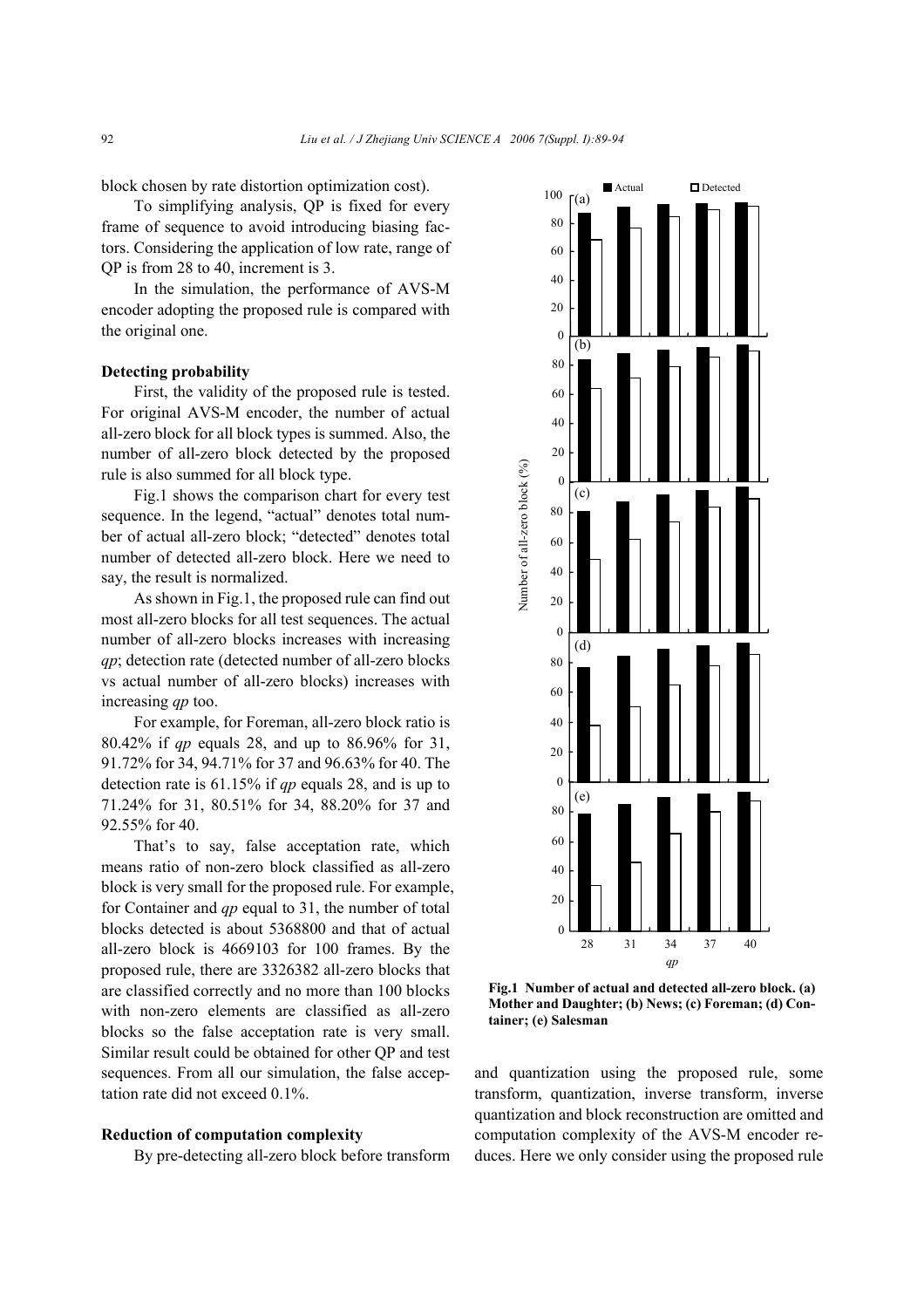for choice of block type in rate distortion process. Fig.2 shows the percent of saved computation, related to rate distortion computation of original AVS-M encoder, for every test sequence and *qp*.



**Fig.2 Saved computation by proposed rule**

From the figure we can see that the saved computation nearly reaches 50% for larger *qp*. The minimum of the saved computation exceeds 20%. Also, saved computation increases with the rise of *qp*.

If the proposed rule can also be applied to motion search and intra prediction process more computation will be saved. This will be researched in our future work.

## **Video quality and coding rate**

Effect of proposed rule on video quality, measured by PSNR and coding efficiency, measured as bit rate is reviewed. Define *PNSR*org as PSNR of coded by original AVS-M encoder and *PNSR*imp as that adopts proposed rule, the corresponding definitions for bit rate are *bitrate*<sub>org</sub> and *bitrate*<sub>imp</sub>. Then

$$
\Delta PSNR = \frac{PSNR_{\text{imp}} - PSNR_{\text{org}}}{PSNR_{\text{org}}} \times 100\%,
$$

$$
\Delta{bitrate} = \frac{bitrate_{\rm imp} - bitrate_{\rm org}}{bitrate_{\rm org}} \times 100\%
$$

are used as change of video quality and coding rate.

If we use the proposed rule only for the choice of block type in rate distortion process, there is nearly no change about PSNR and bit rate. So we extend the proposed rule to encoding process. That is, if one 4×4 block is determined as an all-zero block by the proposed rule, omit entropy coding for it. Corresponding simulation results are listed in Table 2.

The simulation results are also plotted in Fig.3. In the legend, "Original" denotes that of original AVS-M encoder; "Improved" denotes that of AVS-M encoder adopting proposed rule.

The conclusion is that by adopting the proposed rule, PSNR values reduce for all QP and sequences, but at the same time bit rates also reduce. The degree of reduction of bit rate is larger than that of PSNR, so we expect the performance of rate distortion will be a little better than the original one. At least, simulation results proved that the video quality and coding rate are not worse than the original one.

### **CONCLUSION**

In this paper, a new rule is deduced to determine all-zero 4×4 blocks before transform and quantization based on sum of absolute difference of 4×4 block. The corresponding threshold, which varies with QP, was also carried out. By using this rule in AVS-M encoder, the times of implementing transform, quantization, inverse transform, inverse quantization and block reconstruction are reduced greatly although with a little change of video quality and bit rate. This is proved by simulation of five typical benchmark video

**Table 2 Average PSNR and bit rate** 

| Sequence               | $ap=28$                |                           | $qp=31$                |                                                | $qp=34$                 |                      | $qp=37$                 |                      | $ap=40$                           |                      |
|------------------------|------------------------|---------------------------|------------------------|------------------------------------------------|-------------------------|----------------------|-------------------------|----------------------|-----------------------------------|----------------------|
|                        | <b>APSNR</b><br>$(\%)$ | <b>Abitrate</b><br>$(\%)$ | <b>APSNR</b><br>$(\%)$ | <i><u><b>Abitrate</b></u></i><br>$\frac{1}{2}$ | $\triangle PSNR$<br>(%) | $\Delta$ bitrate (%) | $\triangle PSNR$<br>(%) | $\Delta$ bitrate (%) | $\triangle PSNR$<br>$\frac{1}{2}$ | $\Delta$ bitrate (%) |
| Mother and<br>Daughter |                        | $-0.518605 - 5.609060$    | $-0.539938$            | $-4.750051$                                    | $-0.553127$             | $-4.031359$          | $-0.555442$             | $-3012864$           | $-0.529566$                       | $-2.997681$          |
| <b>News</b>            | $-0.373134$            | $-2.692328$               | $-0.316504$            | $-3.061897$                                    | $-0.382298$             | $-2.707511$          | $-0.387319$             | $-2.967813$          | $-0.371251$                       | $-2.455558$          |
| Foreman                | $-0.658588$            | $-5.7179282$              | $-0.659676$            | $-5.8473134$                                   | $-0.641101$             | $-5.582914$          | $-0.707891$             | $-5.2181194$         | $-0.722277$                       | $-4.969809$          |
| Container              | $-0.450814$            | $-6.492766$               | $-0.405249$            | $-6.5101768$                                   | $-0.318344$             | $-3.796428$          | $-0.259002$             | $-0.0881173$         | $-0.259002$                       | $-2.0881173$         |
| Salesman               | $-0.402449$            | $-3.939636$               | $-0.31344$             | $-4.0623778$                                   | $-0.299837$             | $-2.907131$          | $-0.316885$             | $-3312384$           | $-0.366100$                       | $-2.213370$          |